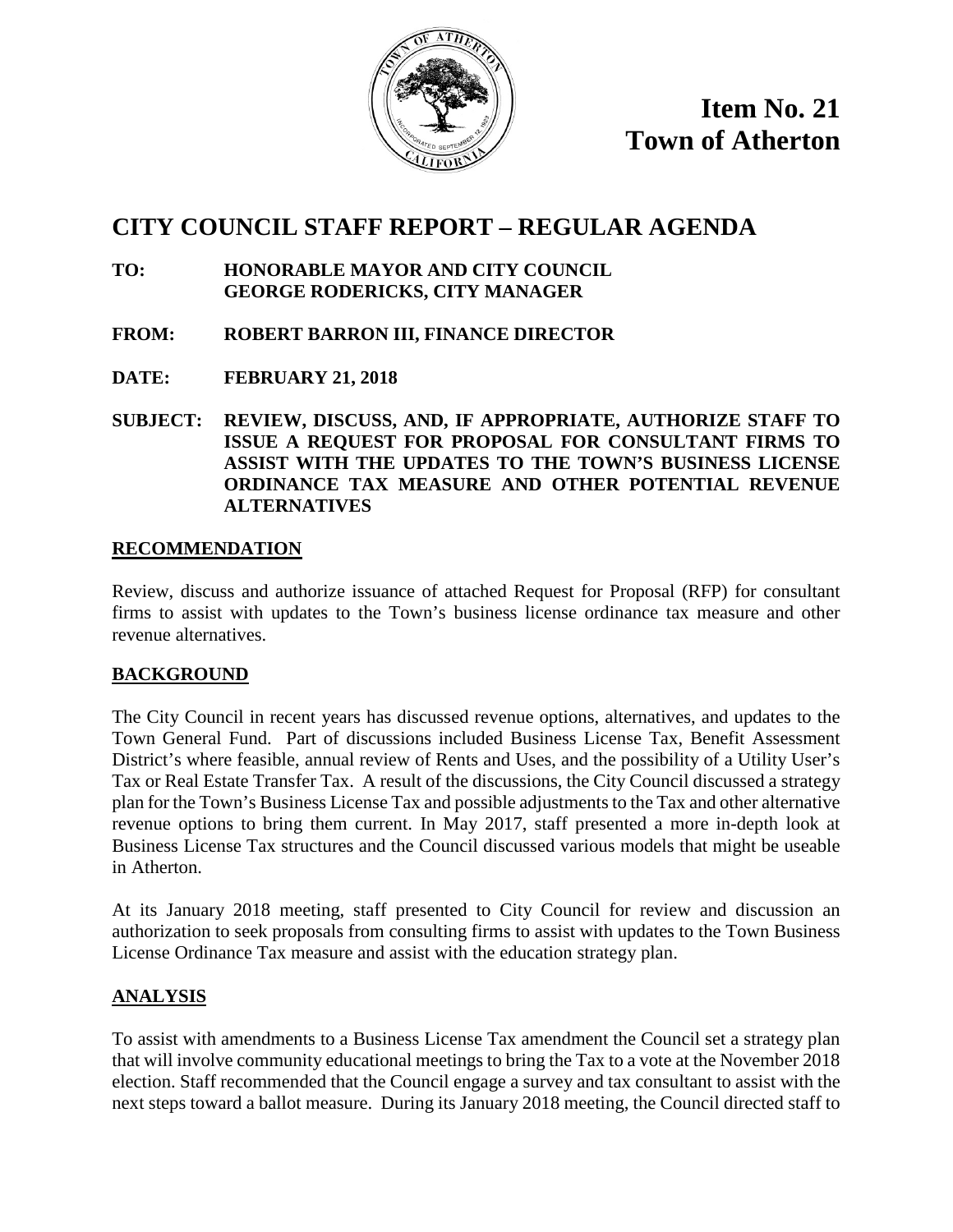Review, Discuss, and Authorize to Issue RFP to Consulting Firms for Business Tax and Other Revenue Alternatives February 21, 2018 Page 2 of 3

create a request for proposal to solicit consulting firms for assistance in developing a new Business License Tax Ordinance that fits the Town, as well as further engagement and education on other revenue alternatives. With the implementation of an RFP and the time needed to solicit and review proposals, the Town strategy plan target has become tighter. Nevertheless, staff recommends the engagement of a consultant that specializes in the assistant of survey and tax measures strategies to assist the Town with a ballot measure.

Provided for your review is a request for proposal to solicit consulting firms that can provide the specialized resources in implementing ad amending tax measures. The attached RFP proposal seeks a consultant to assist with the design and implementation of a community survey in connection with a proposed business tax or other revenue alternative ballot measures, public education materials, and surveys. The consultant scope is to also assist in the measure development process and community engagement such as surveying services, public outreach, building community awareness, and development of material and communications strategies.

Within the RFP, staff recommends the Town solicits a consultant to not only assist in the business license tax measure, but also review other two other alternative revenues – a potential Transient Occupancy Tax (TOT) focused on short-term rentals and the use of situs-based Sales Tax (SU) for construction projects. The TOT revenue is a general tax imposed on occupants that occupy rooms in hotel, motel, inn or other lodging facilities. Staff recommends that this be reviewed as there is increasing use of short-term rentals in the surrounding community and communities. While the Town does not permit short-term rentals, they are operating in Town and staff does not have the resources to enforce. Staff is also recommending a consultant assist with the review of a point of sales tax for construction sites to include voluntary tax on fixtures and materials. This is in reference to residential home development in the Town. As part of the RFP, staff recommends that the consultant provide an update on the feasibility of establishing a TOT and SU tax.

*Staff recommends that the Council review the RFP and make additional recommendations if any to the RFP. With Council authorization, staff would solicit proposals from consultants, and set up a review of proposals by a staff review committee and make a recommendation to Council based on qualifications, references and cost*. Some firms staff anticipates sending RFP's to will also include Tramutola Advisers, Godbe Research, EMC research, MuniServices, or National Citizen Survey

#### **POLICY FOCUS**

As part of the strategy plan for the business license tax or revenue alternative opportunities, staff is seeking direction on solicitation of request for proposal from consulting firms to engage a consultant for polling, survey, and assistance with tax revenue modeling and assist with next steps toward a 2018 ballot measure. The Council will work on a defined business license tax revision or other alternative revenues for the 2018 ballot.

It is important to note that the timeline for a November 2018 ballot measure is tight. The Council would have to authorize a measure for the ballot in July 2018. As a result, the RFP will ask the consultant to identify a timeline of activity and tasks for a November 2018 measure and/or a November 2020 measure. The situs-based sales tax issue does not require a vote as it is voluntary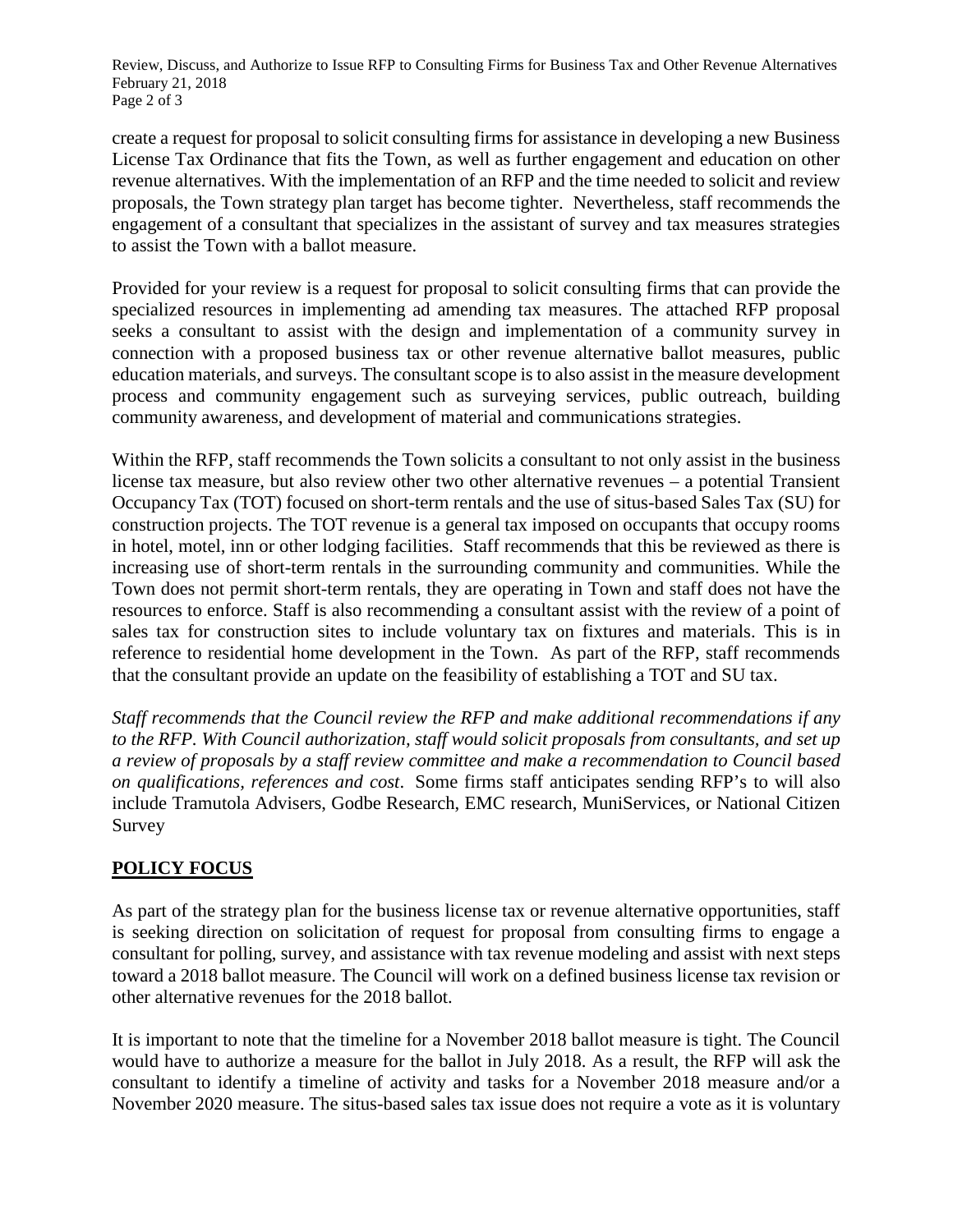Review, Discuss, and Authorize to Issue RFP to Consulting Firms for Business Tax and Other Revenue Alternatives February 21, 2018 Page 3 of 3

on the part of the vendors. The Business License Tax and Transient Occupancy Tax would require a ballot measure.

#### **FISCAL IMPACT**

Staff will return with a recommendation for hiring of a Business Tax and other alternative revenue consultant. At the time a budget amendment for an amount to cover consultant costs will be presented.

#### **PUBLIC NOTICE**

Public notification was achieved by posting the agenda, with this agenda item being listed, at least 72 hours prior to the meeting in print and electronically. Information about the project is also disseminated via the Town's electronic News Flash and Atherton Online. There are approximately 1,200 subscribers to the Town's electronic News Flash publications. Subscribers include residents as well as stakeholders – to include, but be not limited to, media outlets, school districts, Menlo Park Fire District, service provides (water, power, and sewer), and regional elected officials.

#### **ATTACHMENT(S)**

Request for Proposal Business License Ordinance Review and Alternative Revenue Analysis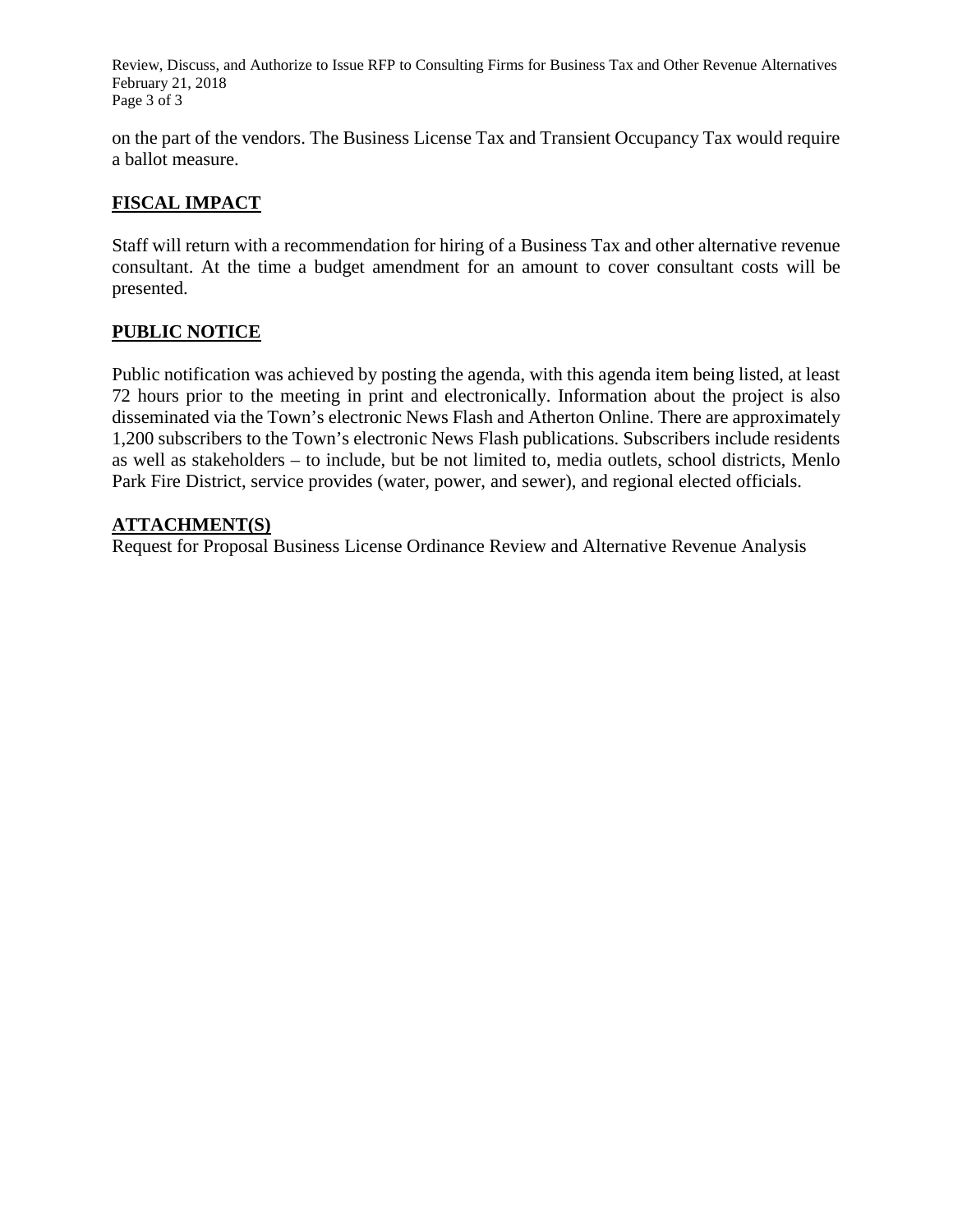

## Request for Proposal

# Business License Review and Alternative Revenue Analysis

Date Issued: February 22, 2018

Date Due: March 22, 2018 at 4:00 p.m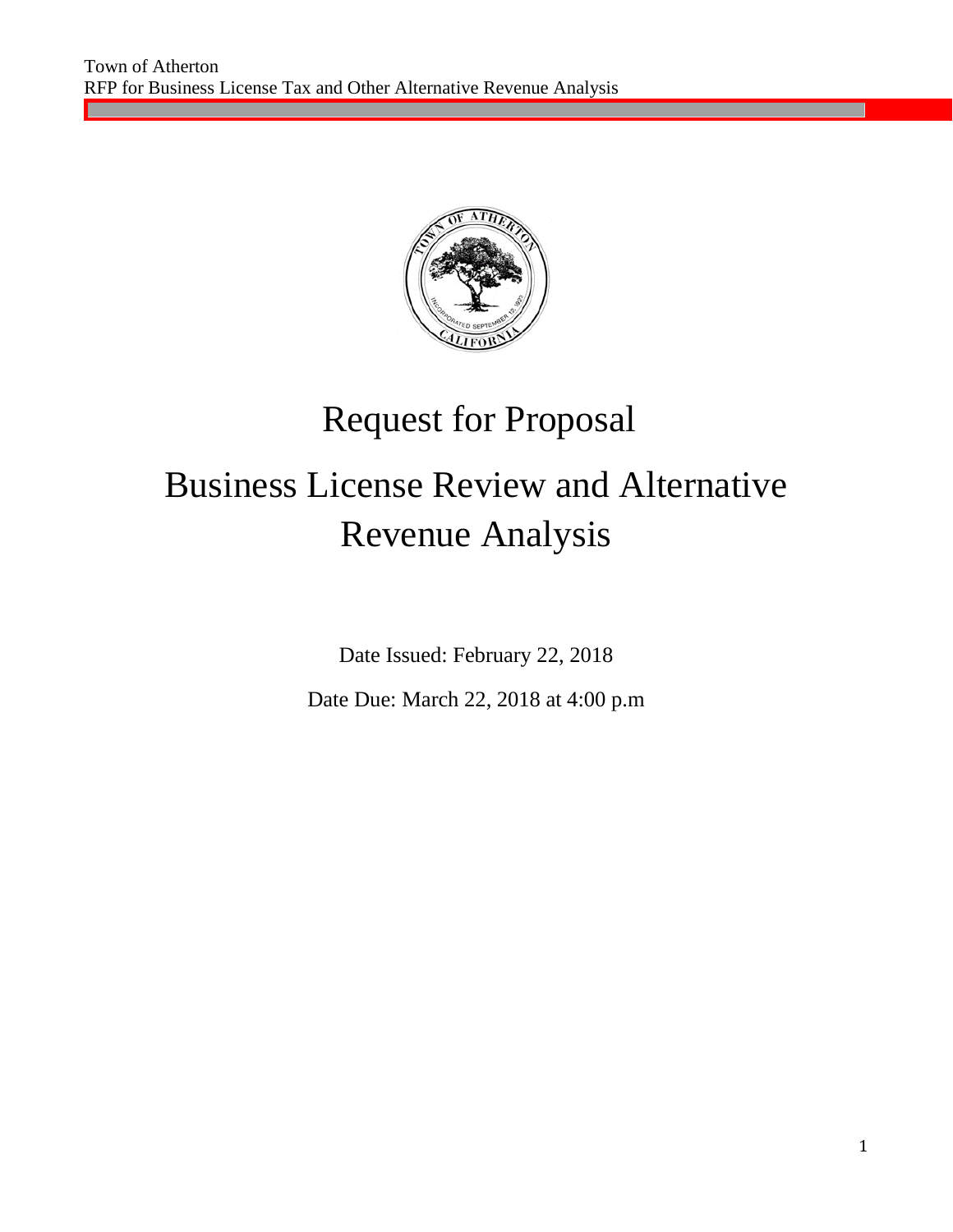#### TOWN OF ATHERTON, CALIFORNIA

#### REQUEST FOR PROPOSAL BUSINESS LICENS ORDINANCE REVIEW AND **ALTERNATIVE REVENUE ANALYSIS**

#### **Table of Contents**

Table of Contents

<u> Maria Alemania de San A</u>

| L.          | Introduction                                      |  |
|-------------|---------------------------------------------------|--|
|             |                                                   |  |
|             |                                                   |  |
|             | <b>Nature of Services Required</b><br>II.         |  |
|             |                                                   |  |
|             | <b>Description of Government</b><br>Ш.            |  |
|             |                                                   |  |
|             |                                                   |  |
|             |                                                   |  |
|             | <b>Time Requirements</b><br>IV.                   |  |
|             |                                                   |  |
|             |                                                   |  |
|             | V.<br><b>Proposal Requirements</b>                |  |
|             |                                                   |  |
|             |                                                   |  |
|             | 1. General Requirements                           |  |
|             | 2. Firm Qualifications and Experience             |  |
|             | Prior Engagements with the Town of Atherton<br>3. |  |
|             | 4. Report Format                                  |  |
|             |                                                   |  |
|             | VI.<br><b>Evaluation Procedures</b>               |  |
| $A_{\cdot}$ |                                                   |  |
| <b>B.</b>   |                                                   |  |
|             |                                                   |  |
|             |                                                   |  |

<u> 1989 - Johann Barnett, fransk politik (</u>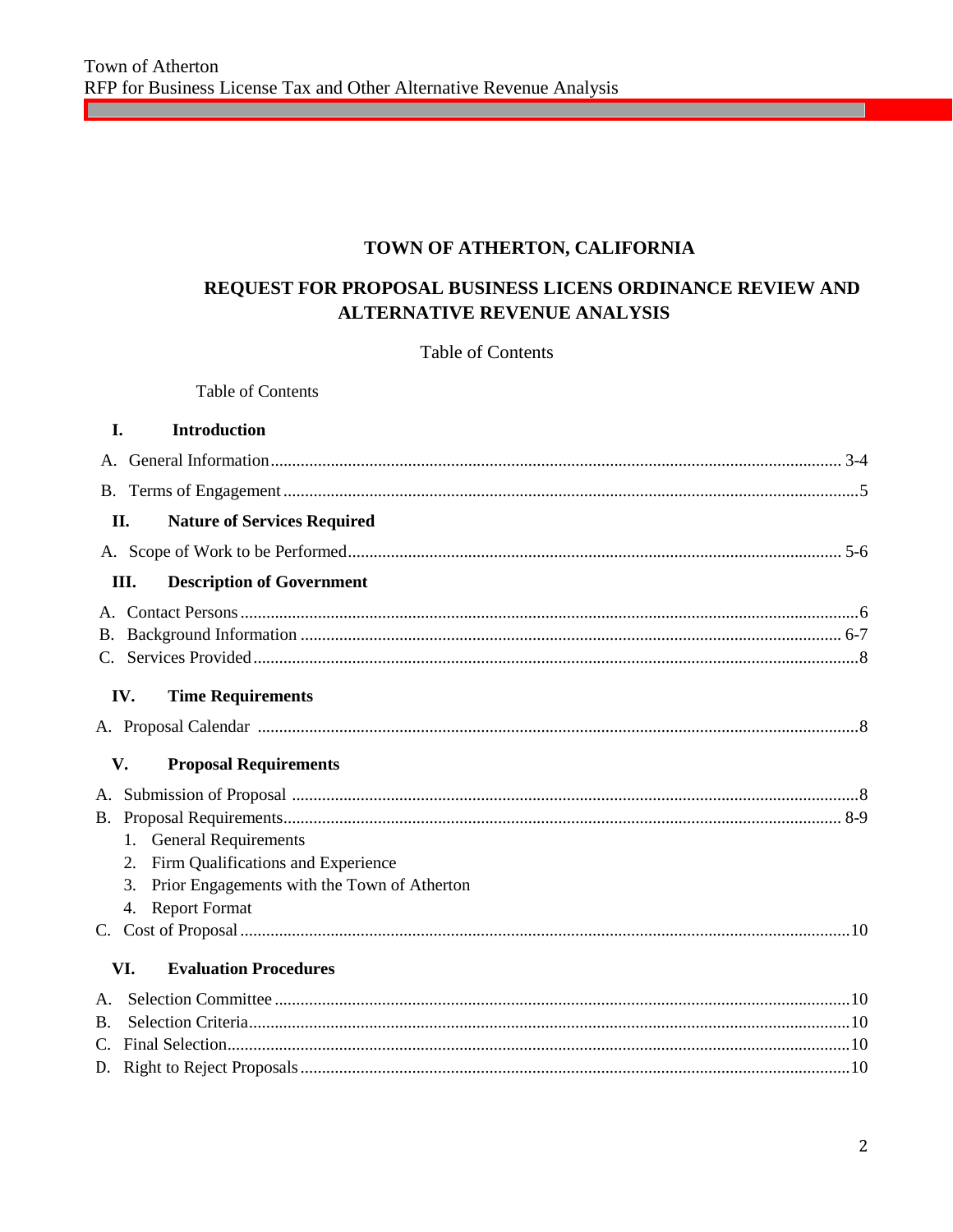#### I. INTRODUCTION

#### A. General Information

The Town of Atherton is requesting proposals from qualified Business License Tax and Revenue Consultants to perform an analysis of the Town's current Business License Tax ordinance; through community input and engagement, develop a business license tax option that best fits the Town; and provide a review and analysis of potential other revenues including Transient Occupancy Taxes (TOT) for short-term rentals and a Consumer Use Tax (SU) within Town limits. The selected consultant will also assist with recommendations for the type of tax model, measure development, public education materials, surveys and outreach. The consultant must use a generally accepted methodology to create a decision-making model to provide direction for an effective and up-to-date business licensing practice, procedure and fees. The consultant must do the same for the implementation of TOT and SU within the Town.

The Town is a residential community located in San Mateo County in the San Francisco Bay Area Peninsula. The Town has reviewed its current Business License Ordinance and has examined potential changes to it. The Town's business license tax is imposed solely to raise revenue for the Town, not for regulatory purposes. The Town's business license tax is a general tax.

The Town seeks proposed changes to the Business License tax ordinance to be prepared for the November, 2018 ballot measure. Proposed amendments need to be delivered to County Election's office by August 10, 2018. However, the consultant is advised to develop two timelines for implementation that can be considered by the Town. A timeline that would place measures on the ballot in November 2018 and a timeline that would place measures on the ballot in November 2020.

There are no commercial businesses located in the Atherton. The Town's current tax structure has four categories of business license tax. The majority of categories deal with contractors and subcontractors. The Town has extensive residential construction and this typically means that licenses are issued to a variety of residential development specialists and services.

The Town also seeks assistance and analysis for potentially establishing a transient occupancy tax (TOT) on short-term rental operations within the community. Within the analysis, the Town would like to know the benefits and opposition for TOT in the Town. Another revenue alternative the Town is seeking assistance is the review of establishing a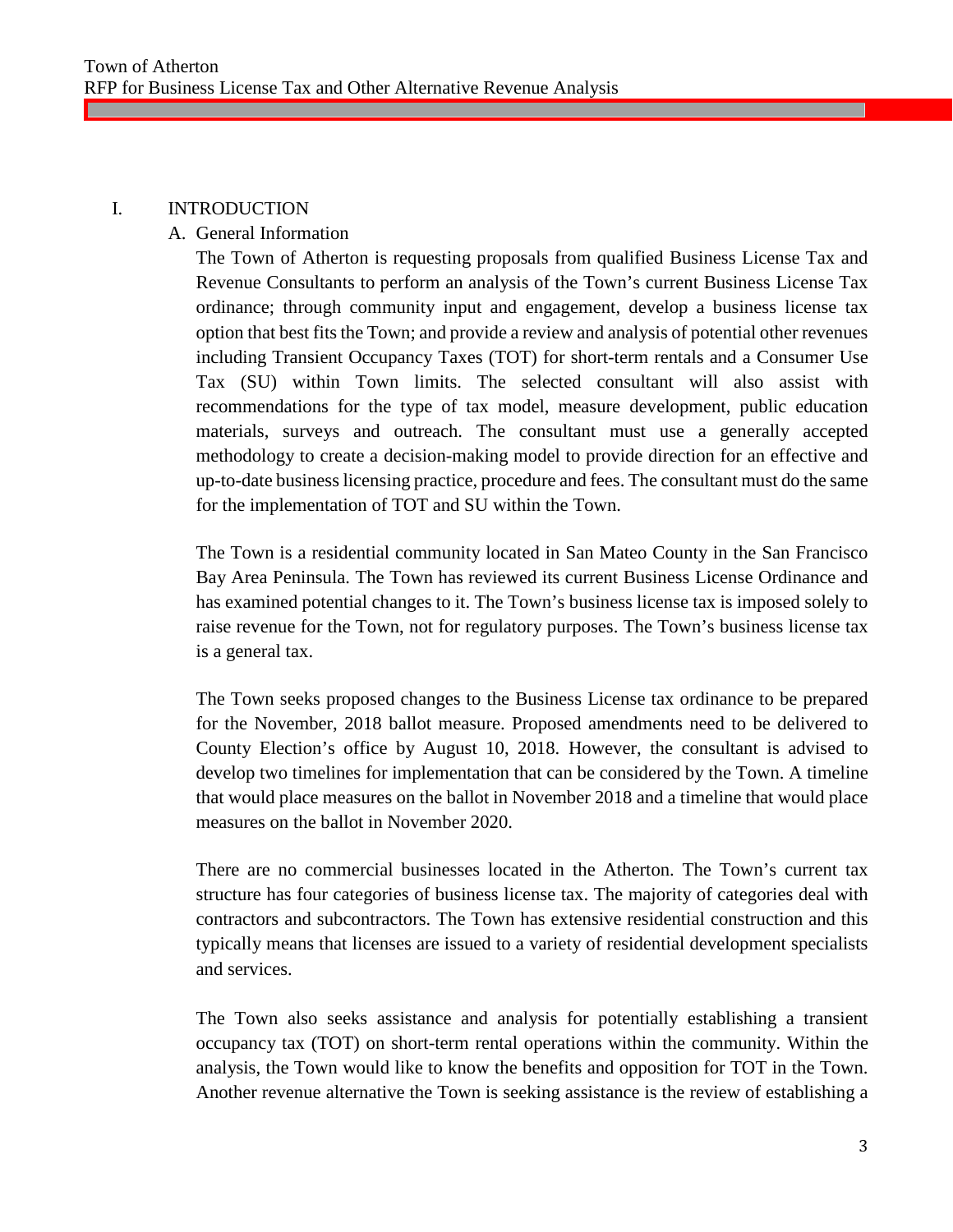Consumer Use Tax (SU). Primarily a residential community, the Town has extensive residential home construction in the area. The Town is one of few municipalities in the Bay Area that does not have a building design standard. There are numerous real estate general contractors and subcontractors in the Town limits throughout the year. The Town is seeking assistance on establishing a voluntary SU tax base from home developers constructing homes.

There is no implied obligation for the Town of Atherton to reimburse the responding consultants for any expenses incurred in preparing proposals in response to this request.

For a consultant to be considered, Town must receive four (4) hard copies and one (1) electronic copy of the proposal by 4:00 pm on Friday March 22, 2018 at the following address:

> Attn: Theresa DellaSanta City Clerk's Department Town of Atherton 91 Ashfield Road Atherton, CA. 94027

Electronic Copy: [tdellasanta@ci.atherton.ca.us](mailto:tdellasanta@ci.atherton.ca.us)

All proposals must be sealed and marked "Proposal-Business License Tax and Other Revenue Alternatives Analysis"

A selection committee will evaluate proposals submitted. During the evaluation process the committee and the Town reserve the right to request additional information or clarifications from proposers. Firms submitting proposals may be subject to in-person interviews as part of the evaluation process.

The Town reserves the right to retain all proposals submitted and to use any ideas in a proposal regardless of whether the proposal was selected. Submission of a proposal indicates acceptance by the firm of the conditions contained in this request for proposals, unless clearly and specifically noted in the proposal submitted and confirmed in the contract between the Town of Atherton and the firm selected.

It is anticipated the selection of a firm and approval by City Council will be completed on or after April 4, 2018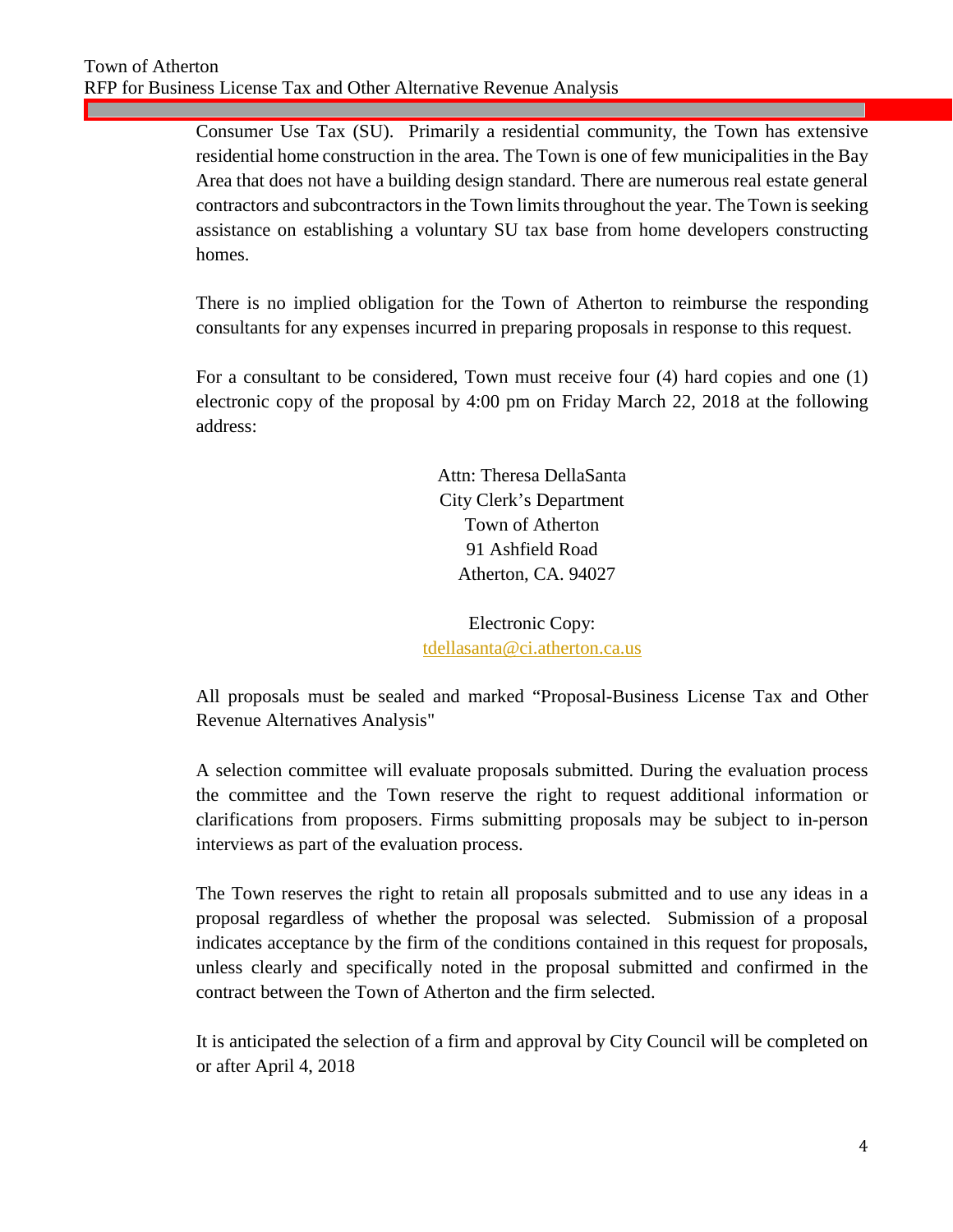#### B. Terms of Engagement

A multi-year contract or until the Business License Tax and other revenue alternatives of Transient Occupancy Tax and Site Use Tax analysis is completed. Proposal package shall be inclusive of fees for preparation, community meetings, and presentation of the analysis. Conduct periodic coordination meetings with Town staff and designees to review progress and discuss issues.

#### II. NATURE OF SERVICES REQUIRED

- A. Scope of Work to be performed
	- 1. The Town of Atherton requires a consultant to complete a current business license tax ordinance analysis and document the findings. Develop a comprehensive business inventory of overall business activity in the Town. This includes classification of businesses operating in the Town.
	- 2. Perform a comparative study of surrounding and similar communities' business license tax structures.
	- 3. Provide the Town with various rate structures and revenue estimates for Council review, community and stakeholder input. Provide optional rate structure methodologies for staff and city council review.
	- 4. Forecast modeling of rate structures based on the business inventory and provide revenue estimates.
	- 5. Assist the Town in the implementation of a new rate structure approved by City Council and also revise the business tax ordinance. During this process provide samples of modern-day ordinances.
	- 6. Conduct, support, and assist with public outreach, stakeholder meetings and engagement, public education materials, community surveys, and other revenue alternative opportunities during the ballot measure preparation.
	- 7. Provide data gathering and feedback to the Council. This is to include voter surveys on proposed revenue alternatives.
	- 8. Discussion of the data gathering results to assist in defining the business license tax revisions, and provide feedback on other revenue alternative opportunities to the Town.
	- 9. Assist with the ballot measure language for proposed business license tax.
	- 10. Include business licensing auditing service of revenue the Town is entitled to but not receiving from businesses. This is to include the detection, documentation, and corrections of omissions from businesses. Inform local businesses of compliance with the Business License Tax ordinance and educate on the requirements of the ordinance to prevent future omissions.
	- 11. Provide an initial assessment of viability of Transient Occupancy Tax revenue as a general tax measure for short-term rental operations within the community. Understand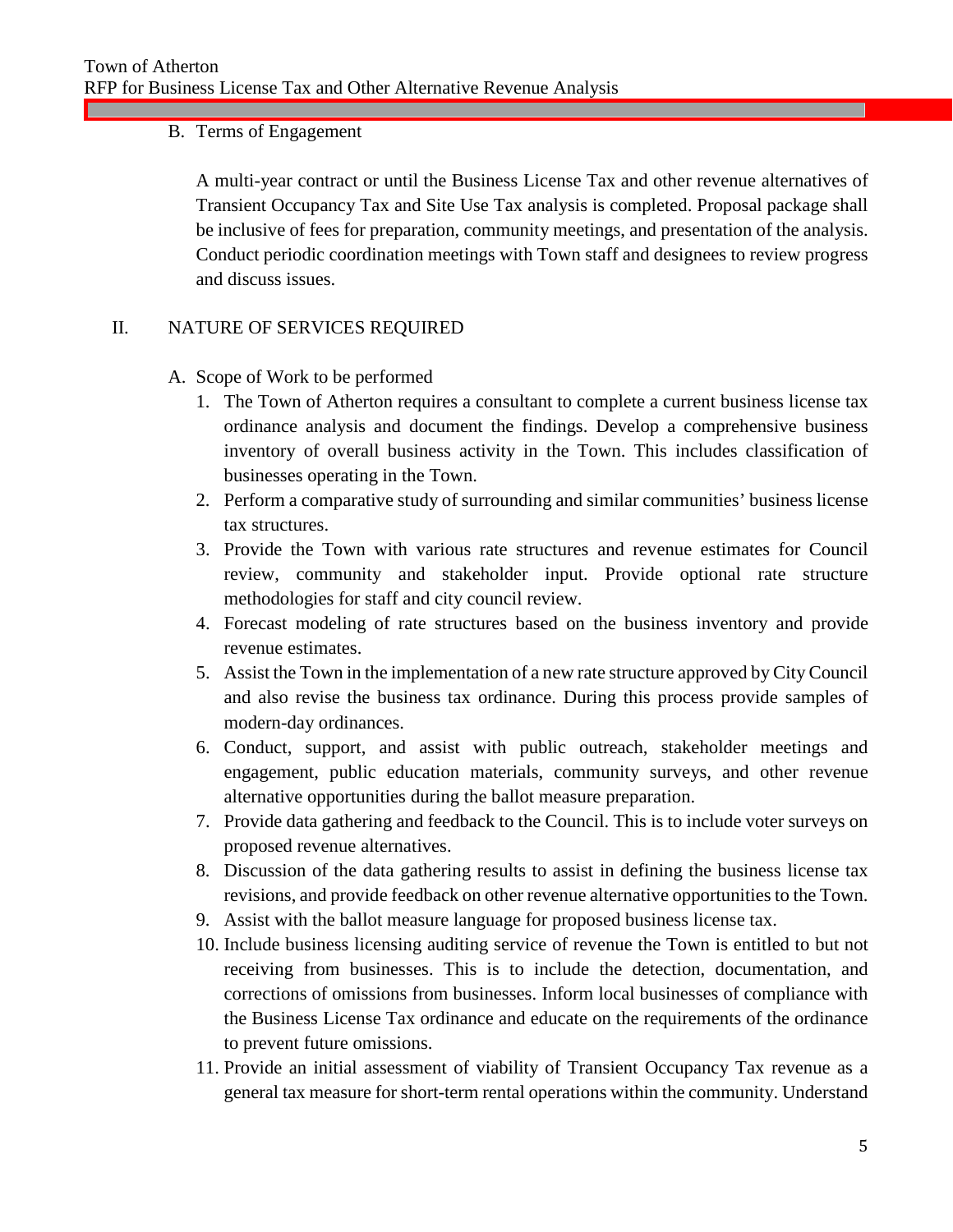the Revenue and Tax Code Sections 7280 and 7281 that provides the authority. The General Tax imposed on occupants that occupy rooms in hotel, motel, inn, other lodging facility and etc.

- 12. Provide benefits and opposition for establishing a TOT in Atherton on short-term rentals. Provide estimates of general purpose tax revenue derived.
- 13. Understands Sales and Use tax and California Constitution Article XIII section 25.5 (a) (2), 29 and Revenue and Tax Code section 7200. Also understanding of SBOE Policy Resolution 12/6/94, SBOE operations memo 1023. Provide analysis and recommendation of "point of sales" tax for construction sites. This includes for fixtures or materials that the seller affixes to a property as part of the sale. Analysis of contractor of residential construction sites option to register the site with State Board of Equalization (BOE) as "point of sale" and obtaining job site permit from the BOE. This includes large construction site contracts that exceed \$5 Million. Analysis of the allocation the use tax derived from contracts or subcontracts to the Town limit job sites. Develop a process for the Town to capture this revenue.
- 14. The Town expects the consultant to assist and coordinate with the City Attorney to ensure that all legal requirements are met with respect to communication with ballot measure and developing of educational materials.

#### III. DESCRIPTION OF GOVERNMENT

A. Contact Persons

The consultant's principal contact will the Town of Atherton will be Robert Barron III, Finance Director, who will coordinate the assistance to be provided by the Town to the consultant.

#### B. Background information

The Town of Atherton was incorporated in 1923 as a general law city operating as a Council-Manager form of government. The Town is 5.049 square miles and has a population of about 7,100. It is located in the San Francisco Bay Area peninsula region in San Mateo County. The Town provides most municipal services except for fire protection and water services. The City has 38 full time employees and has a combined all funds operating budget of approximately \$25 million. It is a residential community, there is no commercial business located in the Atherton.

#### Current Town Business License Ordinance

The Town's business license ordinance does not tax all businesses or persons that conduct business in the Town limits. The Town's current tax structure has four categories of business license tax. The majority of categories deal with contractors and subcontractors.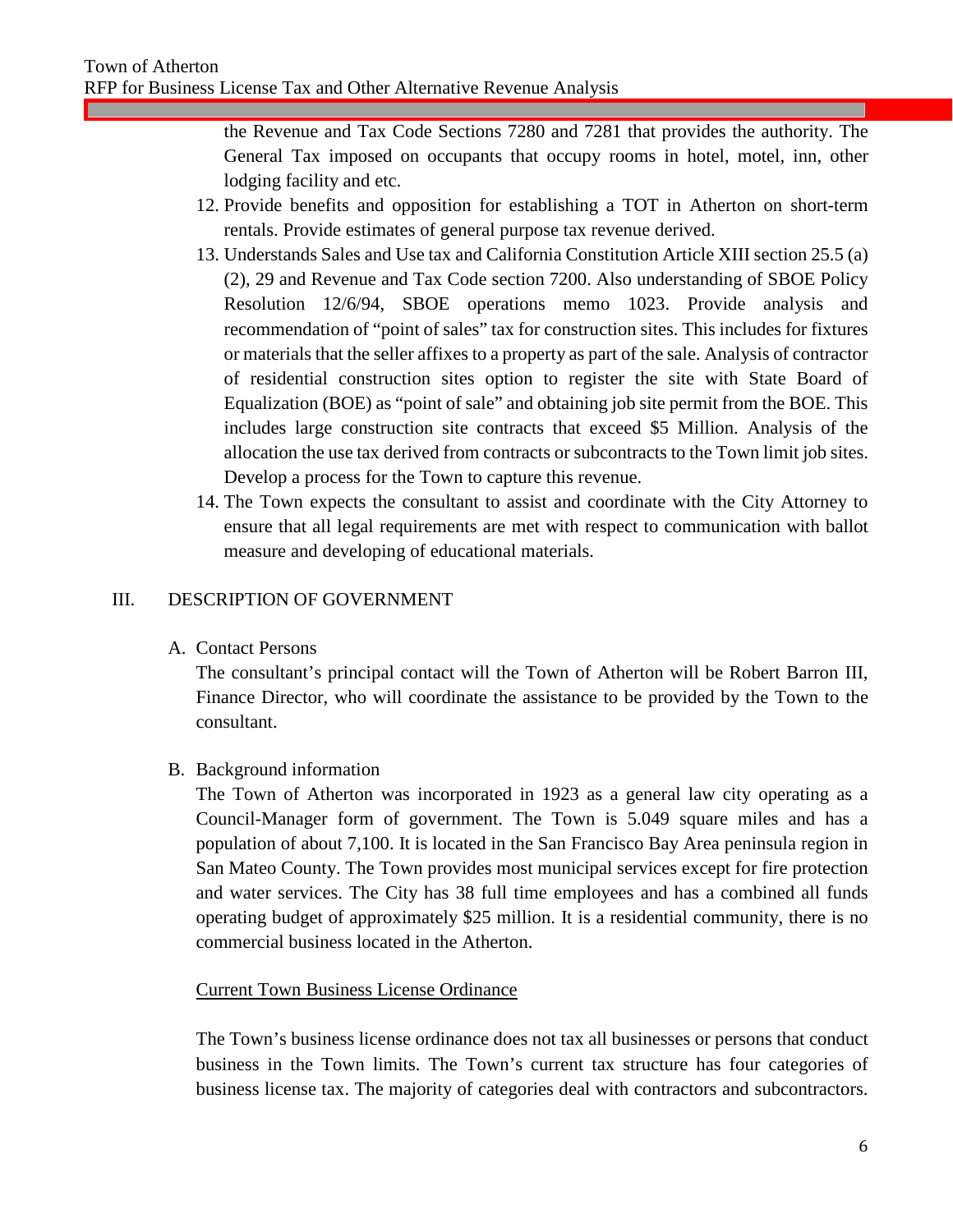The Town has extensive residential construction and this typically means that licenses are issued to a variety of residential development specialists and services. The Town's current business license tax is levied at a flat rate and is done so by category of business. There are approximately 1,600 business licenses issued in the Town. The current business license tax is based on five (5%) percent of gross receipts or a flat tax, whichever is less, based on the category of business. The tax ranges from \$25 to \$250. The Town currently uses MuniServices for its business license tax management and administration. The Town will provide assistance for obtaining Town business license registration reports.

The Town's business license ordinance is in Chapter 5.12 of the Atherton Municipal Code. It focuses the business license tax on contractors and real estate firms conducting business in Town. The ordinance defines conducting a business as the act of "…conducting, managing, carrying on a certain business or occupation or any aspect thereof, including, without limitation, showing real property for sale or lease on behalf of the property owner or a potential buyer or lessee (in the case of a realtor)." The ordinance further defines a contractor as "…any person conducting, managing, carrying on or engaging in the business of construction or repair work for an agreed price…" The Town of Atherton business license ordinance Section 5.12.150 divides the business license tax requirement into four categories. Category I is firms with two or more employees doing business as general contractors, alarm installers, private patrol, maintenance companies (buildings, grounds/landscaping, swimming pools) and real estate firms. Category II is firms with two or more employees doing business as subcontractors. Category III is sole operators doing business as subcontractors, maintenance companies (buildings, grounds/landscaping, swimming pools), real estate brokers and home occupations. Category IV is handymen, horseshoers, solicitors, and delivery vehicles.

#### Transient Occupancy Tax (TOT)

The Town currently does not have a TOT in the Town limits. However, there are shortterm rental operations within the Town limits. The Town would like to pursue recommendations on establishing a TOT as an additional alternative revenue to the Town as a general tax.

#### Consumer Use Tax (SU)

The Town of Atherton is a strictly residential town with several schools and a private club in its city limits. The Town is one of few cities that does not have a building design standard. The Town has approximately 2,468 parcels, with lot sizes ranging from quarter (1/4) acre to three (3) acre lots. As of FY 2017/18 the Town has a total assessed property value of \$10.2 Billion. The Town has extensive home construction in the area as there are numerous general contractors and subcontractors in the town throughout the year. The agency is interested in exploring the consumer use tax for large construction projects and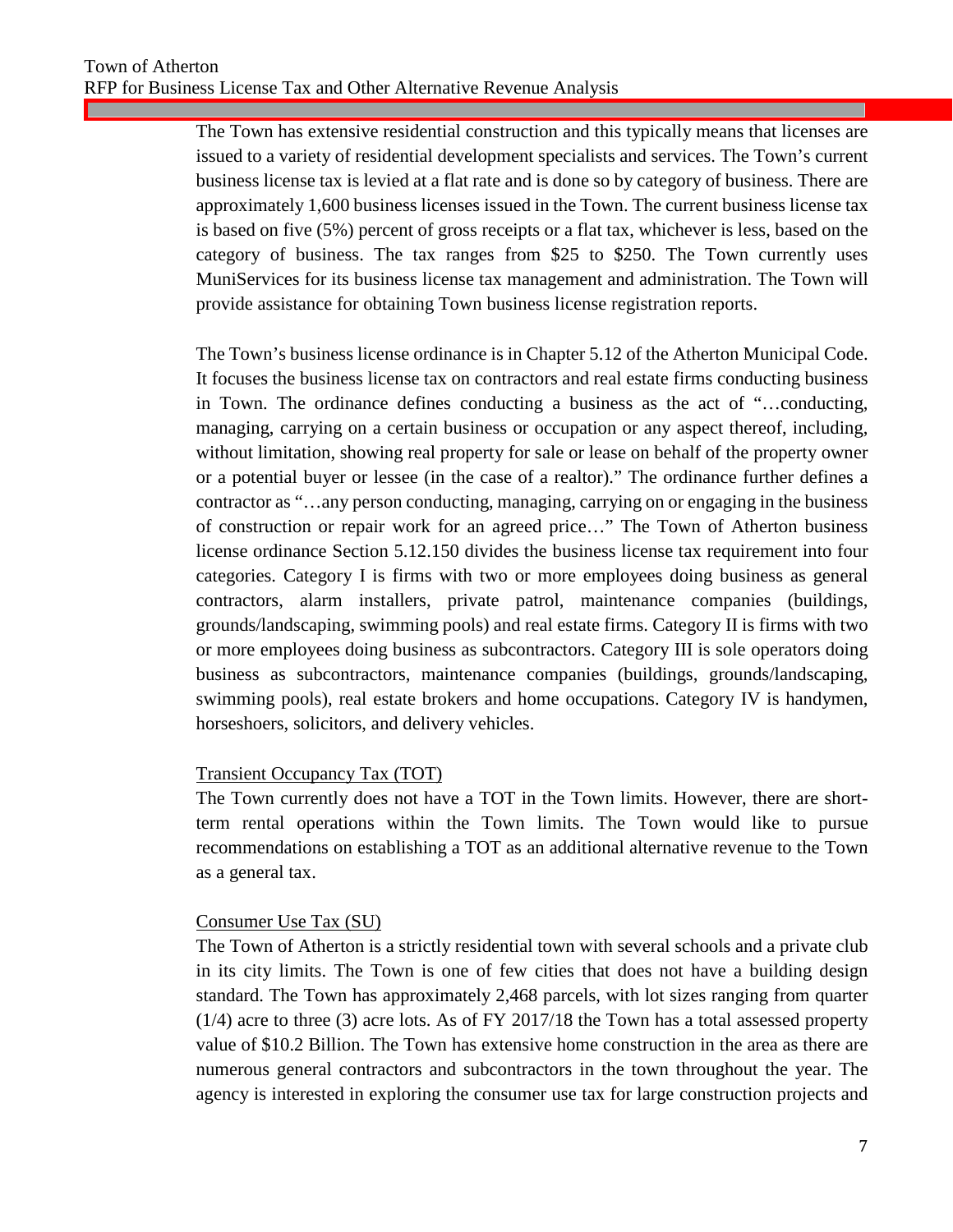the use of job site permits to establish the use tax on fixtures and materials installed in the Town residential construction projects.

#### C. Services Provided

The Town of Atherton provides the following services to its citizens:

- General Government
- Public Safety
- Community Development
- Public Works
- Parks
- Capital Projects

#### IV. TIME REQUIRMENTS

A. Proposal Calendar

The following is date the proposals are to be submitted and the timeline of key dates (subject to change):

| Date               | Activity                      |
|--------------------|-------------------------------|
| 2/22/18            | Request for proposal issued   |
| 3/22/18            | Due date for proposals        |
| 4/4/18             | Notification to selected firm |
| 4/5/18             | <b>Contract Date</b>          |
| $4/5/18 - 7/11/18$ | Work to Be Performed          |

Provide business inventory, comparative of other municipalities, Community Engagement Stakeholders meetings, various rate structure methodologies, revenue estimates, Community Engagement meeting, rate structure, business ordinance update

- 7/18/18 Council adopts a resolution putting forth a ballot measure on business tax
- 08/1/18 Assist with the ballot measure placement to amend the new ordinance.

Public education materials

#### V. PROPOSAL REQUIREMENTS

A. Submission of Proposal The proposal material is required to be received by 4:00 pm on March 22, 2018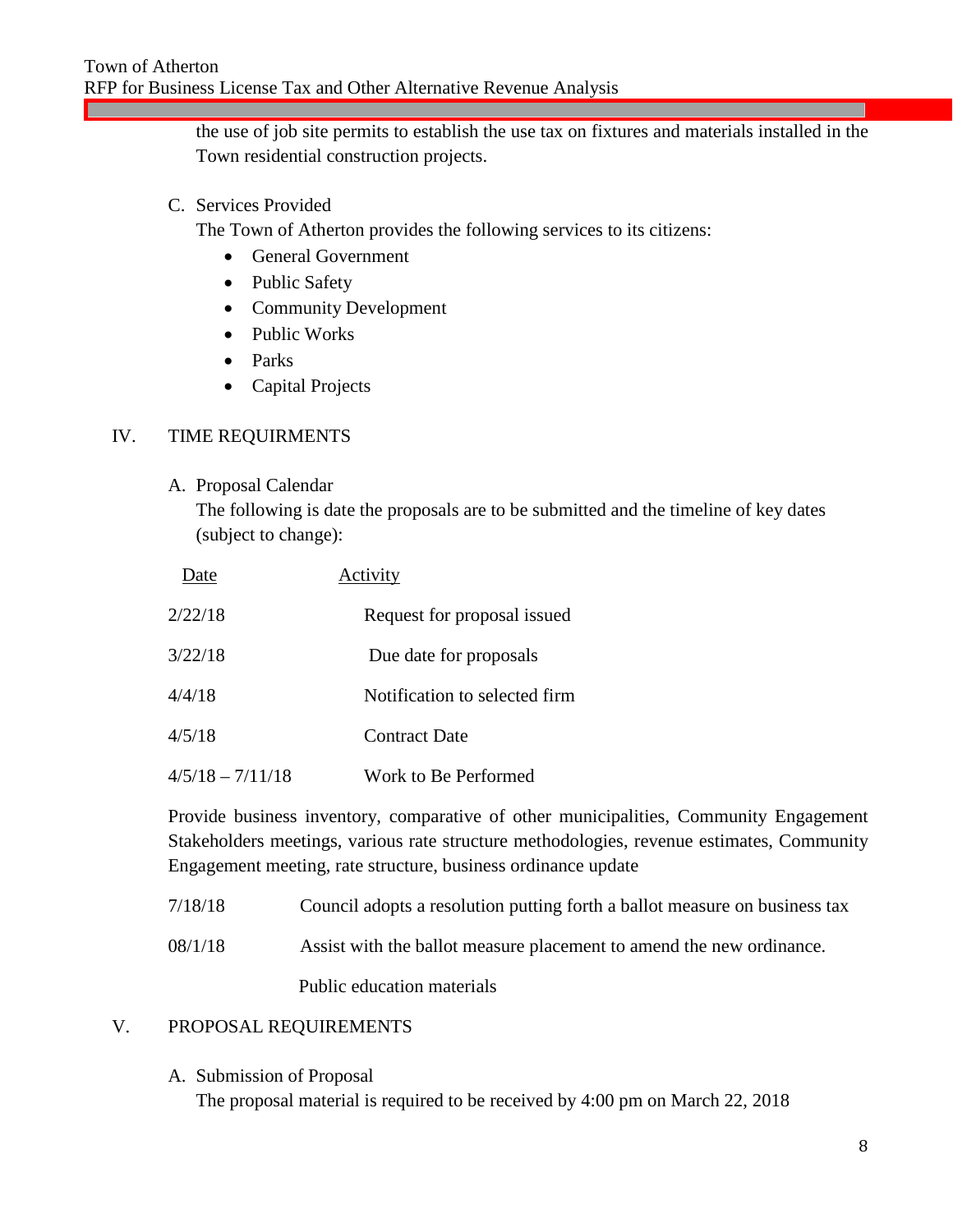- B. Proposal Requirements
	- 1. General Requirements

For a consultant to be considered the following is the proposal requirements:

Four (4) hard copies and one (1) electronic copy of the proposal to include the following:

- Title page -Shows the request for proposal subject, the consultant's name, address and telephone number of the contact person and date of the proposal.
- Transmittal Letter- Signed letter of transmittal acknowledging the proposer's understanding of the work to be performed, commitment to perform the work within the time frame, a statement as why the consultant believes itself to be best qualified to perform the analysis.
- Detailed proposal- the proposal is to demonstrate qualifications and capacity of the consultant to perform the Business License fee and potential other revenue alternative of Transient Occupancy Tax and Consumer Use Tax study analysis. It should include the particular staff to be assigned to the analysis. The proposal should be prepared simply and economically, and include concise description of the consultant's qualifications, competence, and capacity of the consultants seeking to undertake this study analysis. Must also demonstrate the capability to satisfy the requirements of the request for proposal. Proposal shall also include timeline for community engagement, revenue rate structure methodologies, and milestones to meet 2018 ballot measure deadlines as well as an alternative timeline for 2020.
- 2. Consultant Qualifications and Experience

The consulting firm should state qualifications for performing the Business License fee and potential other revenue alternative of Transient Occupancy Tax and Consumer Use Tax study analysis. Identify the number and nature of professional staff to be used in performing this analysis. The consultant should identify the principal supervisor or management staff who would be assigned to this engagement.

3. Prior Engagements with Town of Atherton

The consultant should list separately any professional engagements with Town of Atherton over the past four years and the nature of the type of engagement. A statement is welcomed explaining why such relationships do not present a conflict of interest in performing the proposed analysis.

4. Report Format